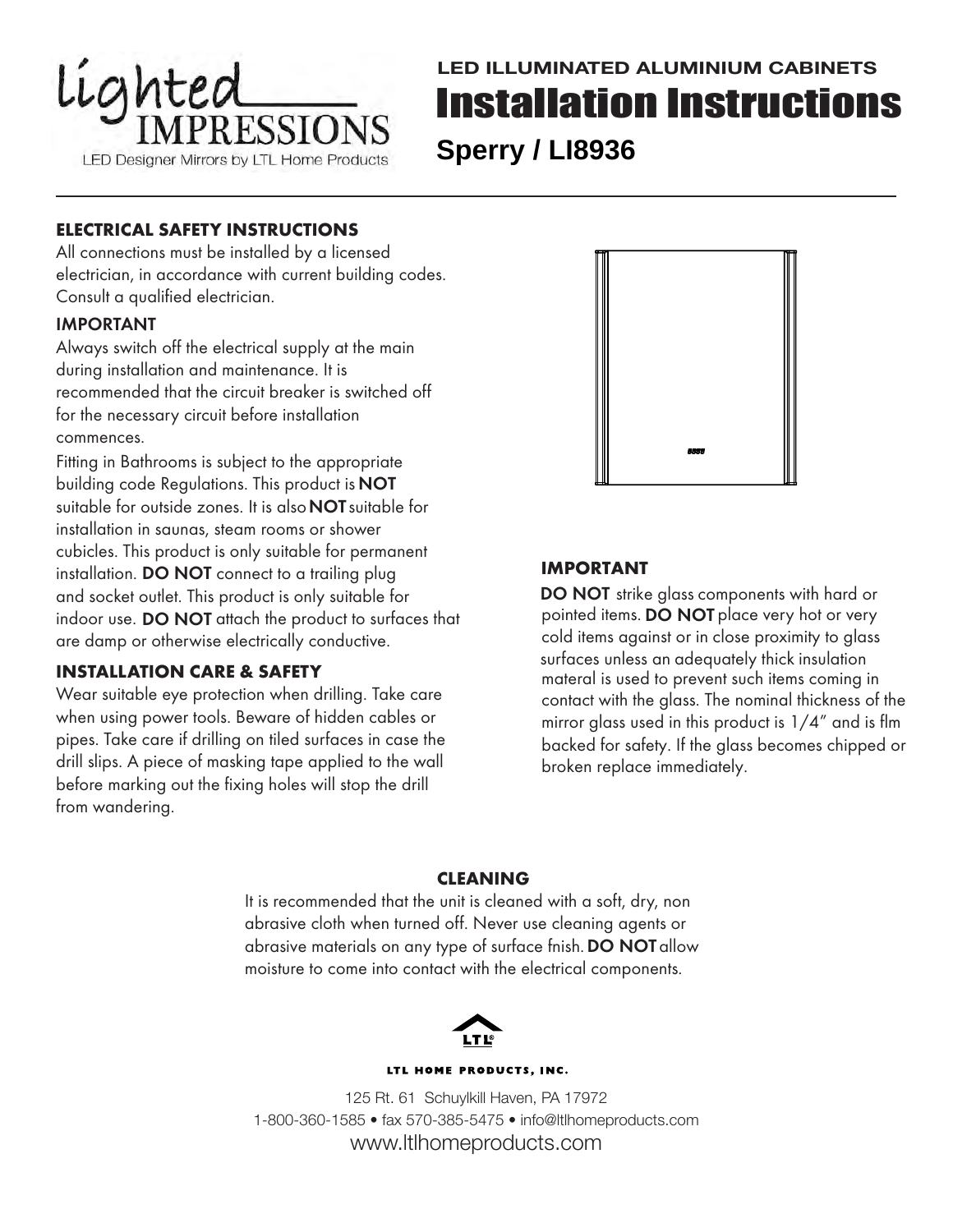

## **RECESS INSTALL**

## Remove the LED strips before Recess Installation



1. Remove the end caps

- 2. Remove the light cover
- 3. Release the screws to remove the LED strip



#### LTL HOME PRODUCTS, INC.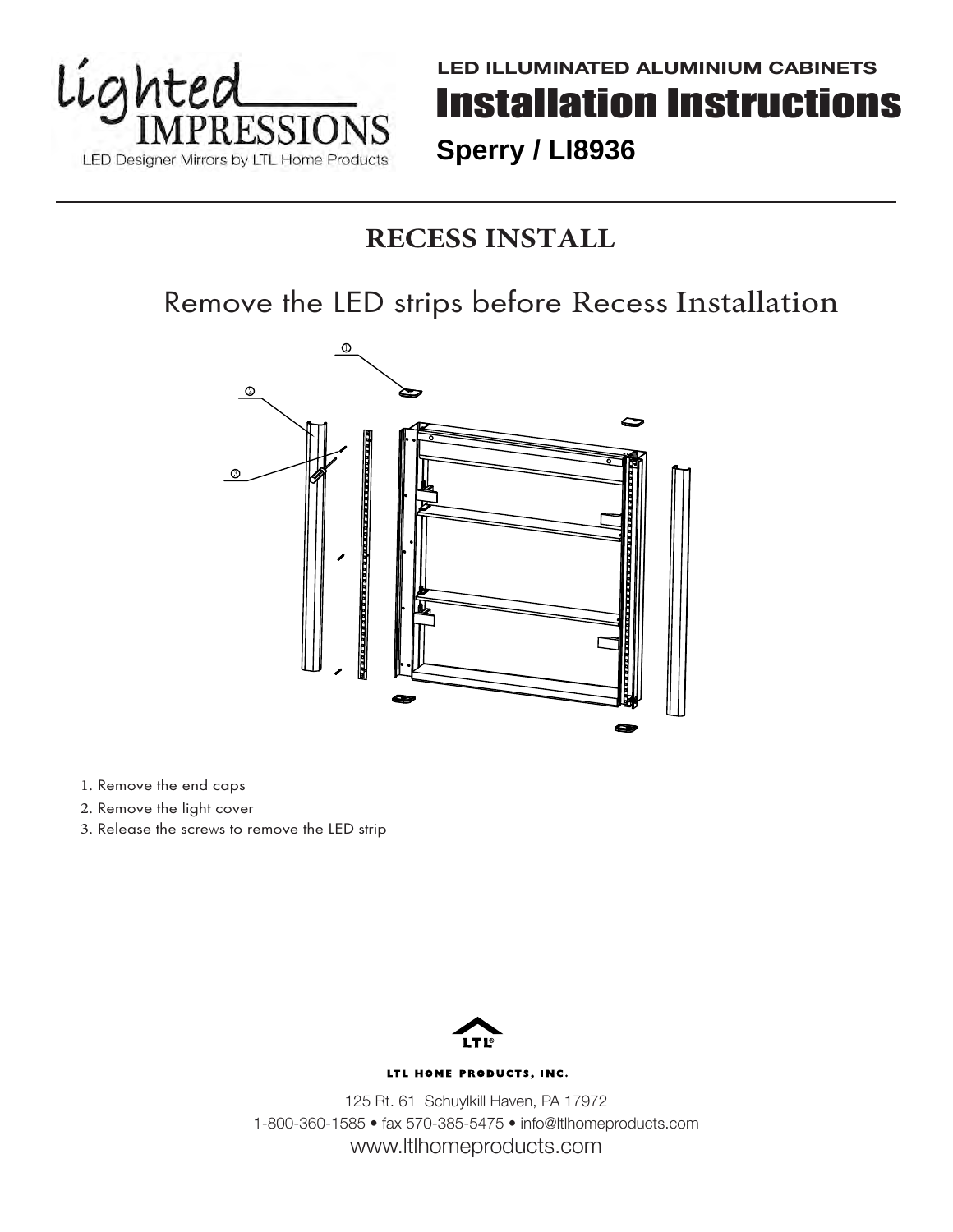# Lighted **ESSIO** LED Designer Mirrors by LTL Home Products

## **LED ILLUMINATED ALUMINIUM CABINETS** Installation Instructions **Sperry / LI8936**



Diagram D

- **1.** Remove the packaging taking special care with the doors and separate shelves. Open the cabinet doors and remove the screws on the doors. Take care not to lose the screws.
- **2.** Measure the length,width,depth of back of cabinet for recess ( see diagram A )
- **3.** Release the hinges by pressing the bottom of hinges to remove the doors ( see diagram B )
- **4.** Open the electronic cover to fix the screws after cabinet installed on proper position. ( See Diagram C )
- **5.** Install the cabinet door after screws fixed. Make sure the hinge hook was fully inserted into the holes ( see diagram D-1 ) Press the hinge body to be fixed with hinge base ( see diagram D-2)
- 6. Before making any electrical connections it is necessary to turn off the main electricity supply. This unit is provided with a supply cable already fitted. This cable should be ftted to the household lighting circuit or to a fused 3 AMP supply. Connections should be made in accordance with the latest regulations. This cabinet is manufactured to CLASS 1 and requires an earth connection.
- **7.** When the cabinet is fully secure the internal top cover should be closed and secured with the small screws **D C** removed earlier. When the cover is closed and secure restore the main power and test the function of the lights and the shaver socket. If the light fails to function properly it is likely the IR sensor has been positioned too close to an adjacent wall **G** or reflective surface

OPERATING INSTRUCTIONS Light can be controlled by using the rocker switch on right bottom side of cabinet

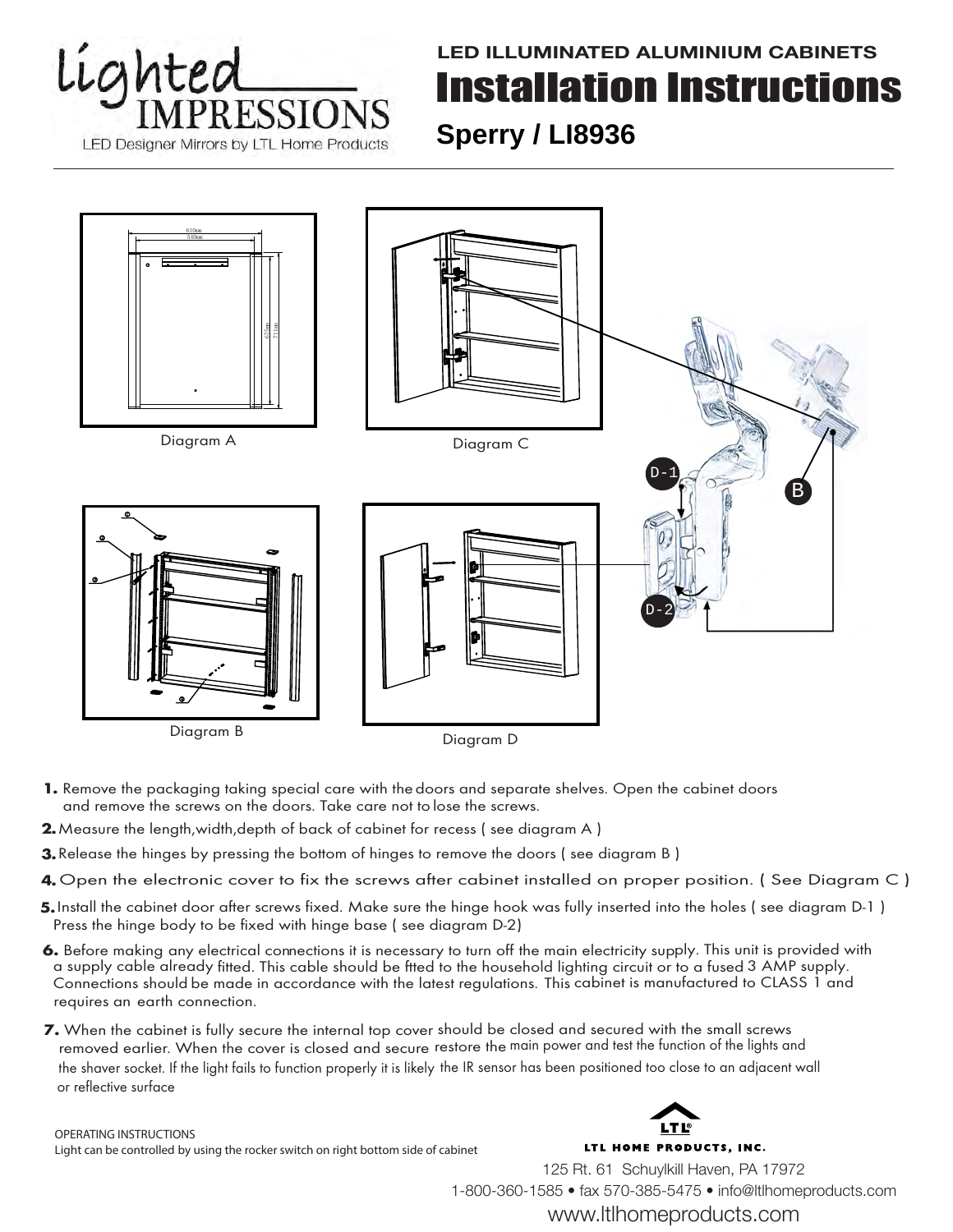

**1.** Remove the packaging taking special care with the doors and separate shelves. Open the cabinet doors and remove the screws on the doors. Take care not to lose the screws.

**2.** Using a level, mark off a horizontal line approximately 2¾" below where the top of the cabinet is to be. Position the bracket hole so that they are centred on the line, and ensure that the ends of the brackets are spaced to the width between the inner edges of the vertical aluminium extrusions (see



Illustration 1

illustration 1). Mark off the holes using a pencil.

**3.** Note: Screws supplied are only suitable for stud walls. For drywall walls use special wall fasteners, available from DIY or hardware stores. Seek advice from a specialist about the suitability of screws to be used. Drill the required holes and insert wall screws.

**4.** Screw the bracket to the wall using the screws provided. Please ensure the screws are fully tight but take care not to overtighten.



**5.** Before making

any electrical connections

it is necessary to turn off the main electricity supply. This unit is provided with a supply cable already fitted. This cable should be fitted to the household lighting circuit or to a fused 3 AMP supply. Connections should be made in accordance with the latest regulations. This cabinet is manufactured to CLASS 1 and requires a ground connection.

**6.** When the cabinet is fully secure the internal top cover should be closed and secured with the small screws removed earlier. When the cover is closed and secure restore the main power and test the function of the lights and the shaver socket.

## **SURFACE MOUNT INSTA**

to overtighten). Shelves can Fitting the glass shelves. **7.** Firstly insert a shelf into the top two shelf support brackets then slide upwards so the grub screws on the underside of the support brackets (Screw C) can be sufficiently tightened to hold glass in place. Repeat for the bottom shelf (NOTE: be careful not



be positioned accordingly by sliding the supports up or down (NOTE: Take care to use both hands when sliding shelves and ensure thatsupport brackets at both ends slide simultaneously).



LTL HOME PRODUCTS, INC.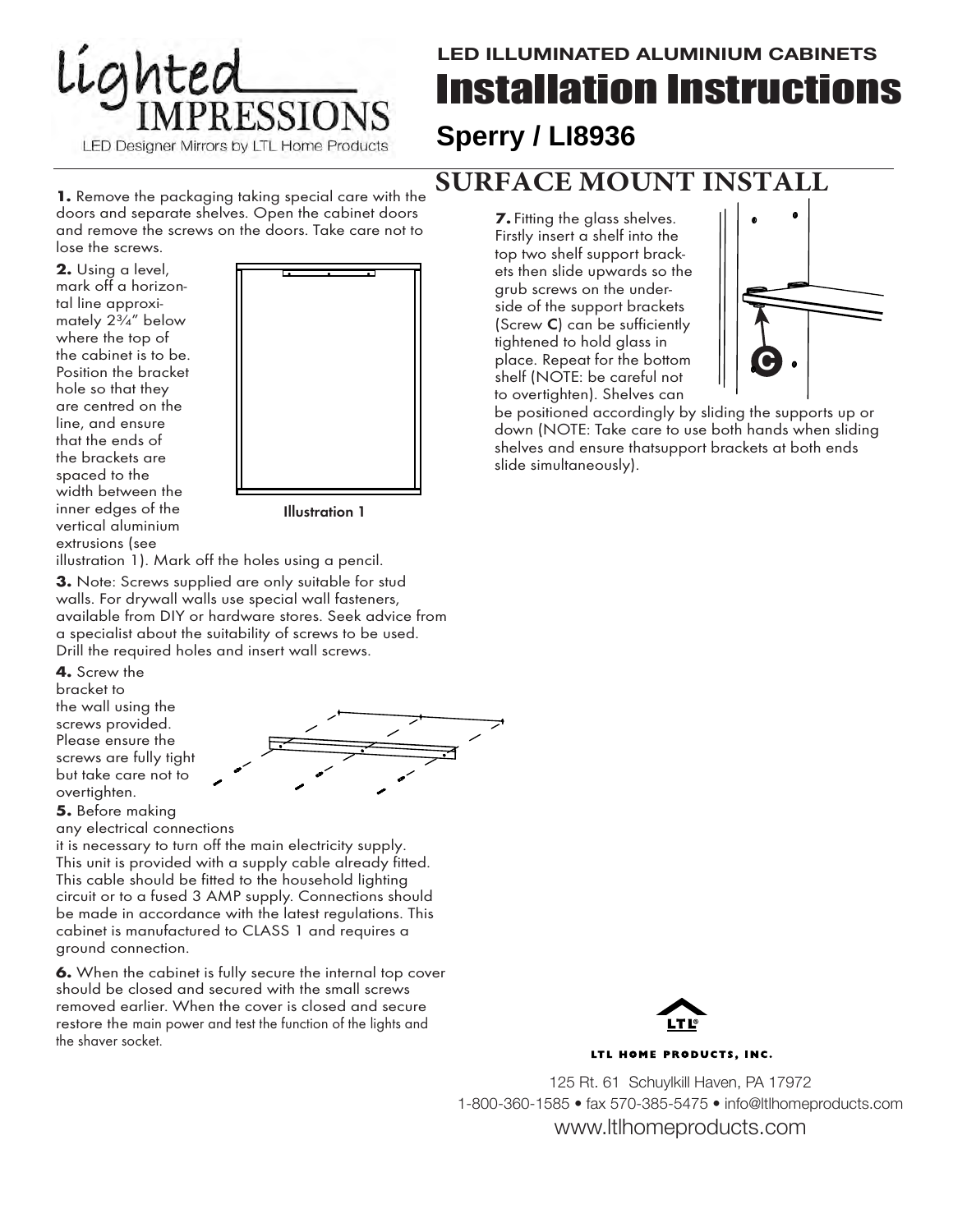



LTL HOME PRODUCTS, INC. 125 Rt. 61 Schuylkill Haven, PA 17972 1-800-360-1585 • fax 570-385-5475 • info@ltlhomeproducts.com www.ltlhomeproducts.com